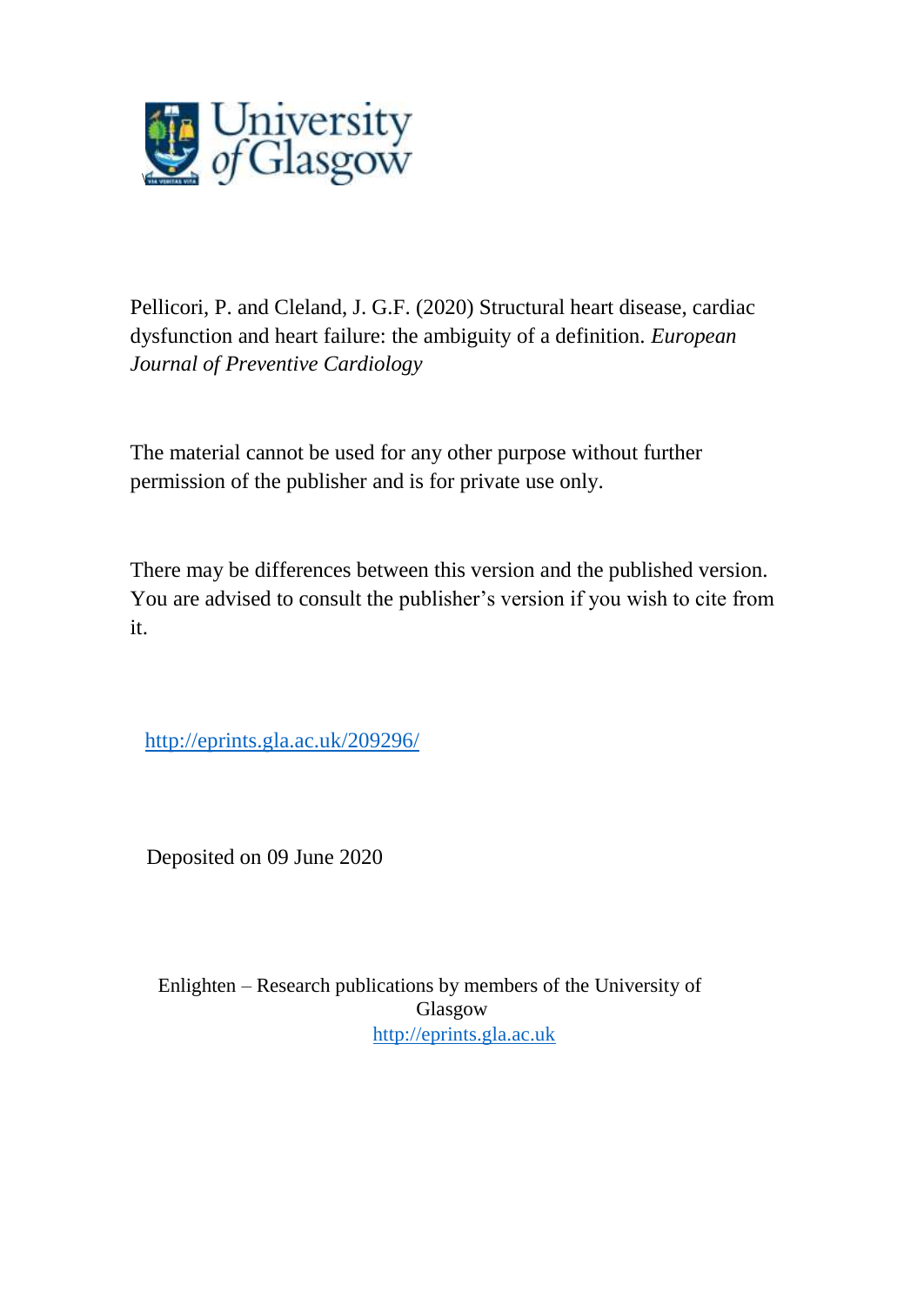**Structural heart disease, cardiac dysfunction and heart failure: the ambiguity of a definition.** 

Pierpaolo Pellicori, John GF Cleland

Robertson Centre of Biostatistics and Clinical Trials Unit, University of Glasgow,

University Avenue, Glasgow, G12 8QQ, UK.

Corresponding author: Dr. Pierpaolo Pellicori

Robertson Centre of Biostatistics and Clinical Trials Unit, University of Glasgow,

University Avenue, Glasgow, G12 8QQ, UK.

Email: [pierpaolo.pellicori@glasgow.ac.uk](mailto:pierpaolo.pellicori@glasgow.ac.uk)

Tel: +44 0 141 330 4744; Fax: +44 0 141 330 5094

**Conflict of interest**: none.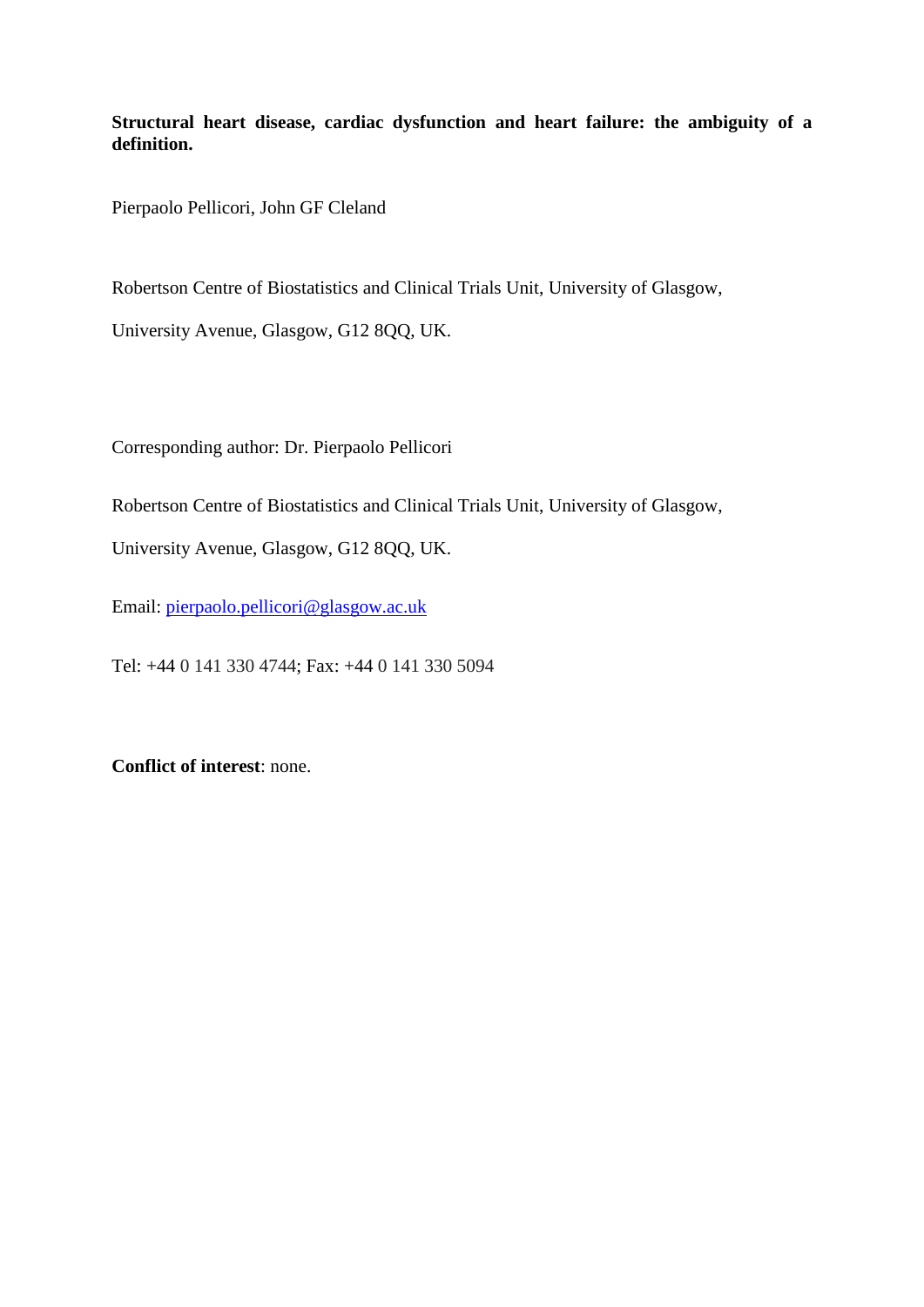Most people with hypertension or diabetes will develop structural heart disease, which might cause renal water and salt retention and, eventually, symptoms and signs of congestion: in one word, heart failure (1). Most modern definitions of heart failure couple the notions of symptoms, (eg:- breathless or ankle swelling), an abnormality on imaging (such as a reduced left ventricular ejection fraction (LVEF)) and raised plasma concentrations of natriuretic peptides (2). For many individuals, there must be a long, pre-clinical phase of cardiac dysfunction (3,4). Intervening before the onset of symptoms may offer the best opportunity to delay their onset, change the disease-trajectory and prolong active life. This requires screening of asymptomatic people, usually those at greater risk of developing heart failure, to identify pre-clinical cardiac dysfunction. This is an enormous undertaking. The population to be screened should be well-defined, the screening tools should be simple and robust and the definitions of what is abnormal must be clear. For those who test 'positive', the risk of morbidity, disability and death should be sufficiently high to warrant intervention and there should be an actionable intervention that reduces these risks.

There is some evidence that asymptomatic individuals with a substantially reduced LVEF (ie:<40%) might benefit from treatment with ACE-inhibitors, beta-blockers, mineralocorticoid receptor antagonists and probably statins, especially those with a history of myocardial infarction (5). However, screening of asymptomatic patients with hypertension or diabetes identifies rather few people with an LVEF <40% (6), even though many may have had an undiagnosed myocardial infarction (7). Measurement of global longitudinal strain (GLS) might be more sensitive than LVEF in identifying more subtle LV systolic dysfunction, but it requires more sophisticated technology and equipment, personnel and skills, and additional time for obtaining good quality images and for their analysis (8). Of note, there is no evidence that treating a patient with an impaired GLS is beneficial when LVEF is normal. There are many other sophisticated methods of imaging cardiac function that are associated with a greater risk of events but none has been shown to be useful in selecting patients for treatment (9). On the other hand, there is some evidence that selecting patients for treatment based on plasma concentrations of natriuretic peptides may be useful  $(10-12)$ .

In the current issue of this journal, Morbach and colleagues used the Characteristics and Course of Heart Failure Stages A-B and Determinants of Progression (STAAB) cohort study to assess the prevalence of heart failure precursor stages in the general population (13). They enrolled a representative sample  $(n=-5,000)$  of residents of Wuerzburg  $(n=124,297)$ , Germany, aged 30 to 79 years. In the derivation cohort (n=2,473), 42% of participants were in Stage A (that is risk factors for heart failure but without evidence of cardiac dysfunction on imaging) and 17% were in Stage B (evidence of structural heart disease, including a reduced LVEF, diastolic dysfunction or valve disease) but without symptoms such as exertional breathlessness or ankle swelling. Surprisingly, only seven patients had structural heart disease with symptoms (ie:- undiagnosed heart failure; Stage C). Interestingly, they also identified a substantial proportion of participants (n=131, 5%) with structural heart disease who had no risk factors (called Stage B-not-A). These findings were confirmed in an internal validation cohort (n=2,492), in which 9% were found to be in Stage B-not-A.

A large proportion of Stage B-not-A individuals were young women (78%; mean age 47 years) who were reported to have impaired systolic function (32%) or a dilated left ventricle (72%) by echocardiography, but they often had a normal plasma NT-proBNP (median: 54 (28-94) ng/L, which is the expected median value for healthy women aged 40-50 years (14)) and most (95%) had normal left atrial volumes. Their plasma NT-proBNP and left atrial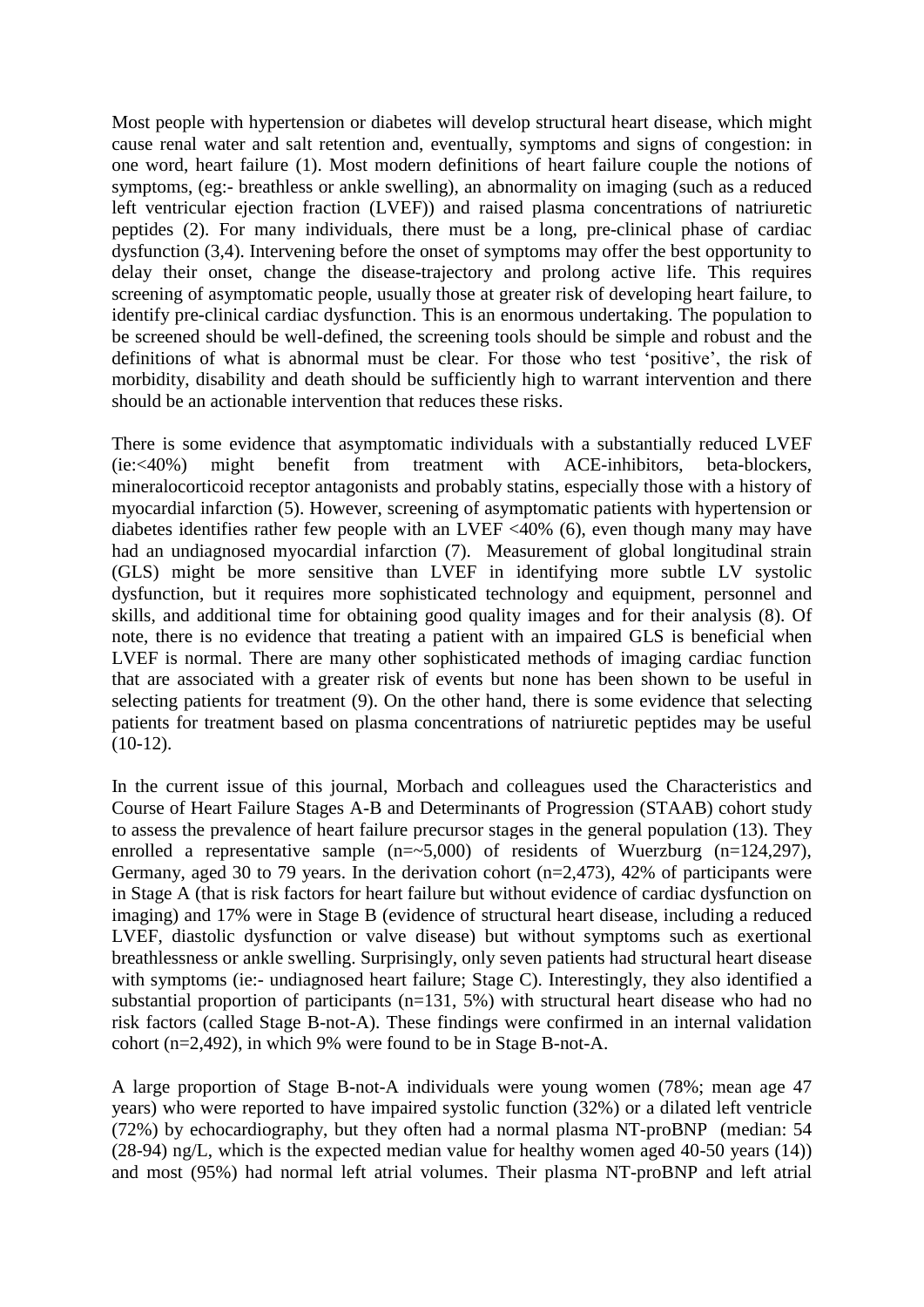volumes were similar to those in Stage A (NT-proBNP 56 (27-106) ng/L, and 7% left atrial dilation, respectively), and also similar to those without risk factors (NT-proBNP 42 (21-78) ng/L) and 2% left atrial dilation).

Compared to patients in Stage B-not-A, those in Stage B were about 15 years older and were more likely to have valve disease or left atrial dilatation (22%) and had a lower mean LVEF  $(56 (7)$ % vs 59  $(6)$ %) and higher NT-proBNP (median 95  $(54-179)$  ng/L). This suggests that participants in Stage B-not-A had less or milder structural heart disease compared to Stage B (Figure).





Omissions and errors will have accounted for some people in Stage B having no record of risk factors. Definitions of structural heart disease are arbitrary. Values for some people with disease will remain in the 'normal' range and some people without disease will be beyond the 95% confidence limits of the normal range; these will often be people who go to the gym or engage in sports (15), which was not uncommon for these individuals. The high prevalence of LV dilation as a criterion for structural heart disease for those identified as "B-not-A" might also be because measurements were overestimated when adjusted for body size: by definition, those B-not-A could not be obese. Finally, measurement precision and reproducibility may account for some patients being classified inaccurately.

The left atrium is a thin-walled cardiac chamber that is exposed to the same internal pressure as the much thicker-walled LV during diastole. A chronic increase in LV filling pressure, regardless of cause, should lead to atrial remodelling, increasing the risk of atrial fibrillation and reducing atrial performance (16) thereby contributing to the development of heart failure. A rise in atrial and ventricular diastolic pressures and wall stress should also cause plasma concentrations of NT-proBNP to increase. NT-proBNP is one of the most powerful prognostic markers in patients with cardiovascular disease but is fairly agnostic as to the cause of cardiac dysfunction. Up to 50% of patients with hypertension, coronary artery disease or diabetes have elevated plasma concentrations of NT-proBNP, which indicates an adverse CV outcome (17). Therefore, a dilated and dysfunctional left atrium and elevated plasma NT-proBNP might be the most appropriate markers to quantify cardiac dysfunction

<sup>\*</sup> Absent by definition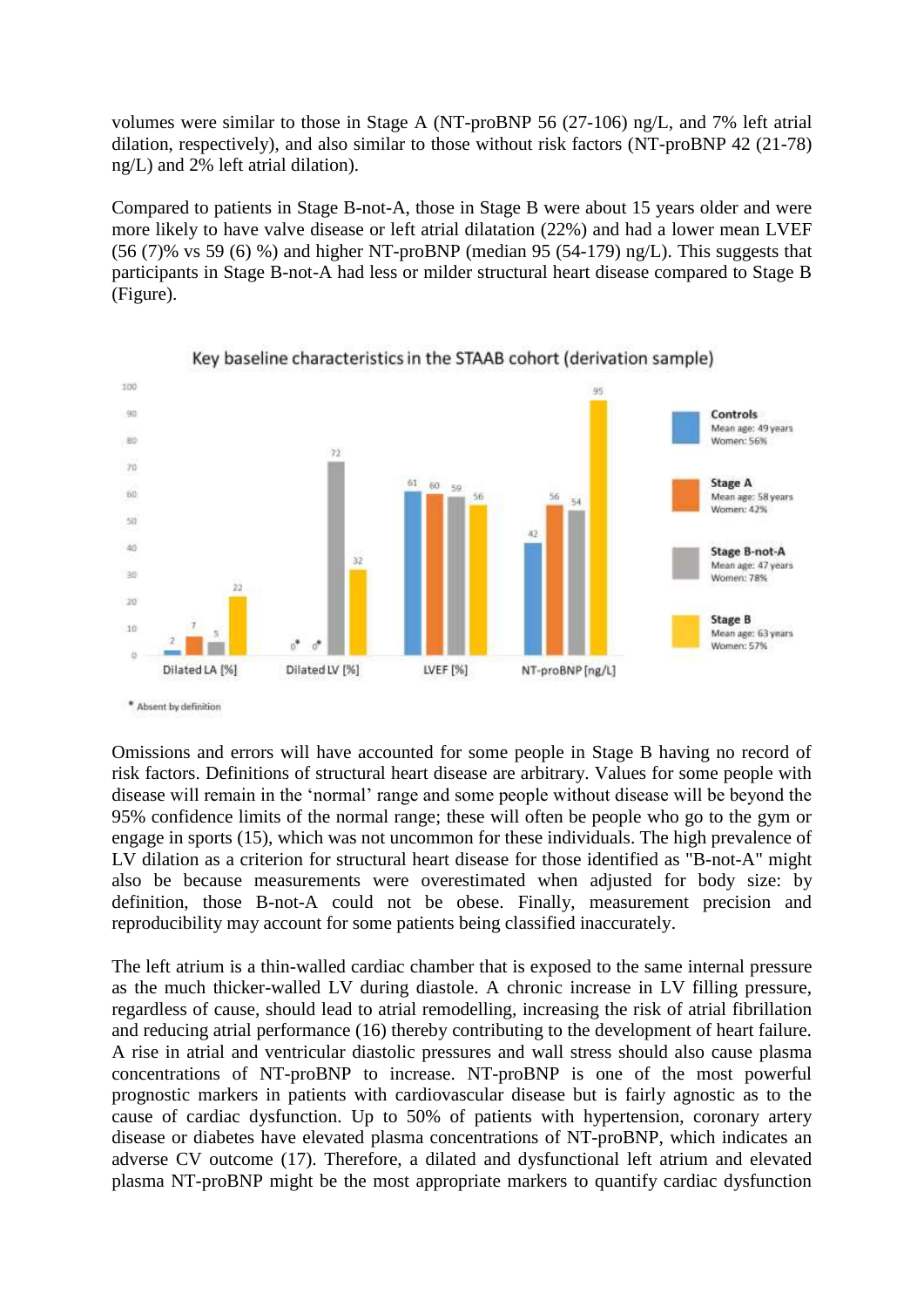rather than measurements of LV structure and function that are complex and prone to measurement error. NT-proBNP might be the preferred screening test for population studies and in primary care because it can be measured at the same time of other routine blood tests, with little additional costs. Low plasma concentrations do not require further investigation of cardiac function and provide reassurance to patients and their doctors. Emerging evidence suggests that identification and treatment of individuals at risk of heart failure who have modest increases in plasma NT-proBNP improves adverse cardiac remodelling, and perhaps outcome (10-12). The reasons for any increase in NT-proBNP should be considered. Atrial fibrillation may be identified by physical examination and confirmed by electrocardiography. Renal dysfunction can be identified by measuring serum creatinine in the same blood test as NT-proBNP. Patients with a history of hypertension who do not have a murmur or history of myocardial infarction and who have only modest increases in plasma NT-proBNP (perhaps  $\leq$ 500ng/L) are likely to have left ventricular hypertrophy and developing diastolic LV dysfunction. Those with more marked increases in plasma NT-proBNP or with a murmur or history of myocardial infarction should have an echocardiogram.

In summary, if cardiac imaging suggests that there is structural heart disease but this is not associated with a dilated left atrium and elevated plasma concentrations of NT-proBNP, then either the imaging measurements are wrong or the structural disease is having no significant effect on cardiac performance. It is likely that Stage B-not-A includes many people with an excellent prognosis. Long-term follow-up is required to prove that this is the case.

## **Acknowledgements**

This work was supported by the British Heart Foundation Centre of Research Excellence grant number RE/18/6/34217 and the Heart Research UK (Scotland Grant).

## **References**

- 1) Conrad N, Judge A, Tran J, Mohseni H, Hedgecott D, Crespillo AP, Allison M, Hemingway H, Cleland JG, McMurray JJV, Rahimi K. [Temporal trends and patterns](https://www.ncbi.nlm.nih.gov/pubmed/29174292)  [in heart failure incidence: a population-based study of 4 million individuals.](https://www.ncbi.nlm.nih.gov/pubmed/29174292) *Lancet*. 2018;391:572-580.
- 2) Ponikowski P, Voors AA, Anker SD, Bueno H, Cleland JG, Coats AJ, Falk V, González-Juanatey JR, Harjola VP, Jankowska EA, Jessup M, Linde C, Nihoyannopoulos P, Parissis JT, Pieske B, Riley JP, Rosano GM, Ruilope LM, Ruschitzka F, Rutten FH, van der Meer P; Authors/Task Force Members; Document Reviewers. [2016 ESC Guidelines for the diagnosis and treatment of acute and chronic](https://www.ncbi.nlm.nih.gov/pubmed/27207191)  [heart failure: The Task Force for the diagnosis and treatment of acute and chronic](https://www.ncbi.nlm.nih.gov/pubmed/27207191)  [heart failure of the European Society of Cardiology \(ESC\). Developed with the](https://www.ncbi.nlm.nih.gov/pubmed/27207191)  [special contribution of the Heart Failure Association \(HFA\) of the ESC.](https://www.ncbi.nlm.nih.gov/pubmed/27207191) *Eur J Heart Fail*. 2016;18:891-975.
- 3) Maggioni AP. Audits of clinical practice should be encouraged. Use of loop diuretics in patients without a diagnosis of heart failure should be discouraged. *Eur J Prev Cardiol*. 2019;26(3):289‐ 290.